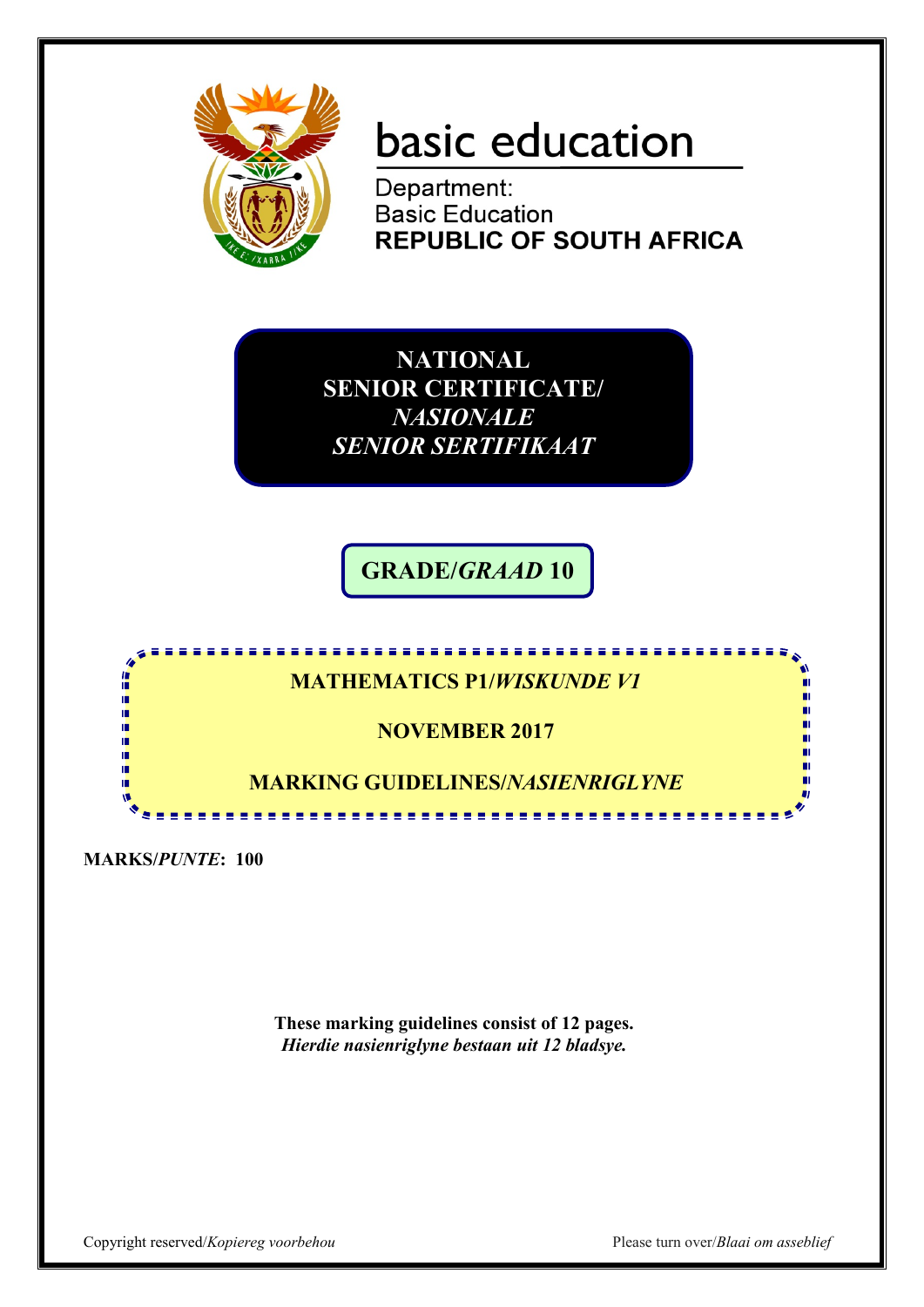#### **NOTE:**

- If a candidate answered a question TWICE, mark only the FIRST attempt.
- If a candidate crossed out an answer and did not redo it, mark the crossed-out answer.
- Consistent accuracy applies to ALL aspects of the marking guidelines.
- Assuming values/answers in order to solve a problem is unacceptable.

#### *LET WEL:*

- *As 'n kandidaat 'n vraag TWEE keer beantwoord het, sien slegs die EERSTE poging na.*
- *As 'n kandidaat 'n antwoord deurgehaal en nie oorgedoen het nie, sien die deurgehaalde antwoord na.*
- *Volgehoue akkuraatheid is op ALLE aspekte van die nasienriglyne van toepassing.*
- *Dit is onaanvaarbaar dat waardes/antwoorde veronderstel word om 'n probleem op te los.*

| 1.1.1 | $q = \sqrt{b^2 - 4ac}$<br>$q = \sqrt{(-1)^2 - 4(2 \times -4)}$                                   | $\checkmark$ subst./verv.                                                                                                                           |
|-------|--------------------------------------------------------------------------------------------------|-----------------------------------------------------------------------------------------------------------------------------------------------------|
|       | $q=\sqrt{33}$                                                                                    | $\sqrt{answ/antw}$<br>(2)                                                                                                                           |
| 1.1.2 | Irrational/Irrasioneel                                                                           | $\sqrt{answ/antw}$<br>(1)                                                                                                                           |
| 1.1.3 | 5 and/en $6$                                                                                     | $\sqrt{answ/antw}$<br>(1)                                                                                                                           |
| 1.2.1 | $t^{2}(r-s)-r+s$<br>$= t2 (r - s) - (r - s)$<br>$=(r-s)(t^2-1)$<br>$=(r-s)(t-1)(t+1)$            | $\checkmark$ grouping/<br>groepering<br>$\checkmark$ factors/faktore<br>$\checkmark$ difference of two squares/<br>verskil van twee kwadrate<br>(3) |
| 1.2.2 | $x^3 + 1$<br>$\frac{x^2 - x + 1}{x^2 - x + 1}$<br>$=\frac{(x+1)(x^2-x+1)}{x^2-x+1}$<br>$= x + 1$ | $\checkmark$ factors/ <i>faktore</i><br>$\sqrt{answ/antw}$                                                                                          |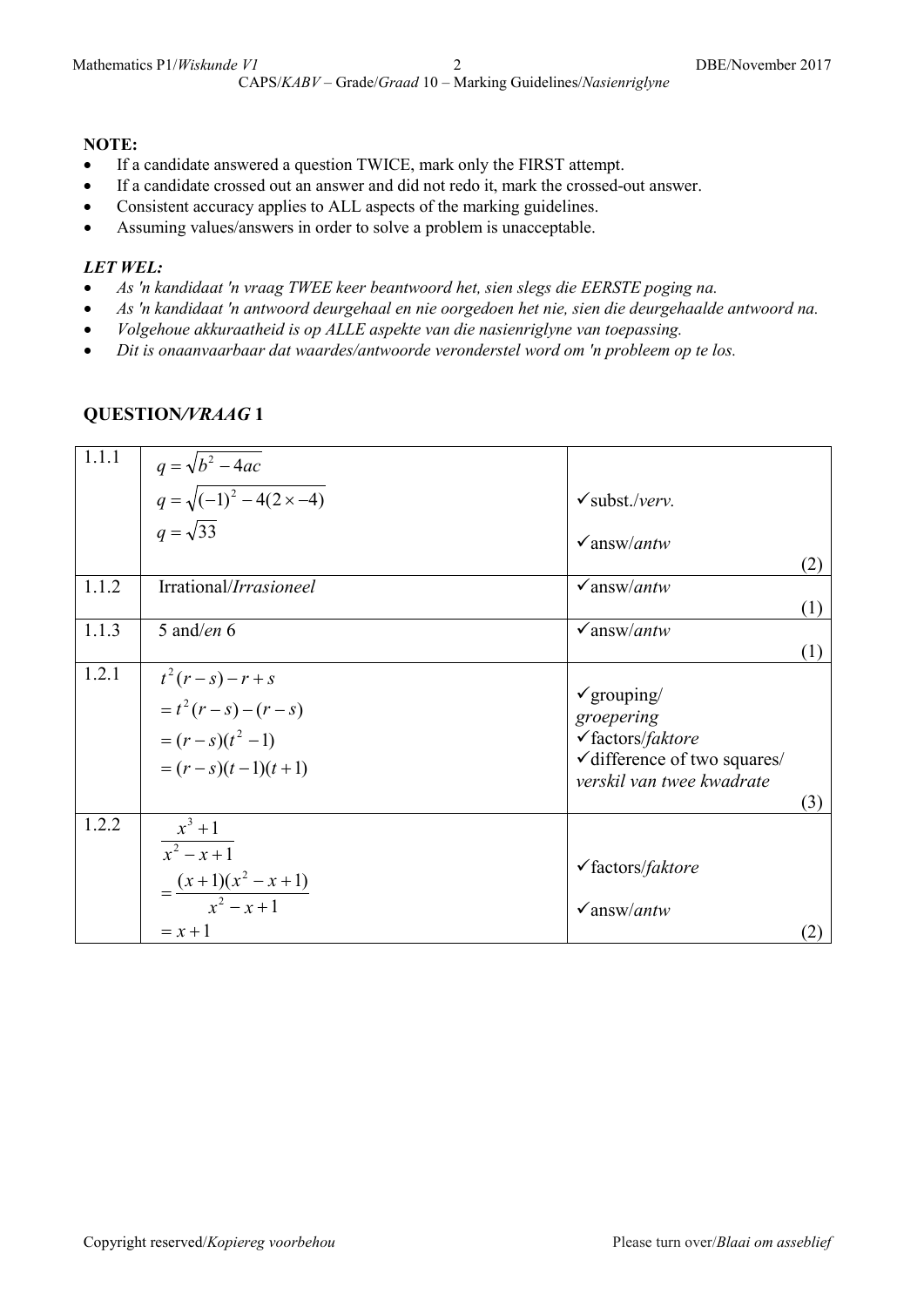| 1.3.1 | $(2y+3)(7y^2-6y-8)$                        |                                      |
|-------|--------------------------------------------|--------------------------------------|
|       | $= 14y^3 - 12y^2 - 16y + 21y^2 - 18y - 24$ | $\checkmark$ simpl./vereenv          |
|       | $= 14y^3 + 9y^2 - 34y - 24$                | $\sqrt{answ/antw}$                   |
|       |                                            | (2)                                  |
| 1.3.2 | $\frac{3}{x^2-9}+\frac{2}{(x-3)^2}$        |                                      |
|       | $=\frac{3}{(x-3)(x+3)}+\frac{2}{(x-3)^2}$  |                                      |
|       |                                            |                                      |
|       | $=\frac{3(x-3)+2(x+3)}{(x-3)^2(x+3)}$      | $\checkmark$ LCD/KGN                 |
|       |                                            |                                      |
|       | $=\frac{3x-9+2x+6}{(x-3)^2(x+3)}$          | $\checkmark$ simpl./vereenv          |
|       |                                            |                                      |
|       | $=\frac{5x-3}{(x-3)^2(x+3)}$               | $\sqrt{answ/antw}$                   |
|       |                                            | (3)                                  |
| 1.3.3 | $3^t-3^{t-2}$                              |                                      |
|       | $\sqrt{2 \cdot 3^t - 3^t}$                 |                                      |
|       | $=\frac{3^{t}(1-3^{-2})}{3^{t}(2-1)}$      | $\checkmark$ factors/ <i>faktore</i> |
|       |                                            |                                      |
|       |                                            | $\checkmark$ simpl./vereenv          |
|       | $=$ $\frac{1-\frac{1}{9}}{1}$              |                                      |
|       |                                            |                                      |
|       | $=\frac{8}{9}$                             | $\sqrt{answ/antw}$<br>(3)            |
|       |                                            | 17                                   |
|       |                                            |                                      |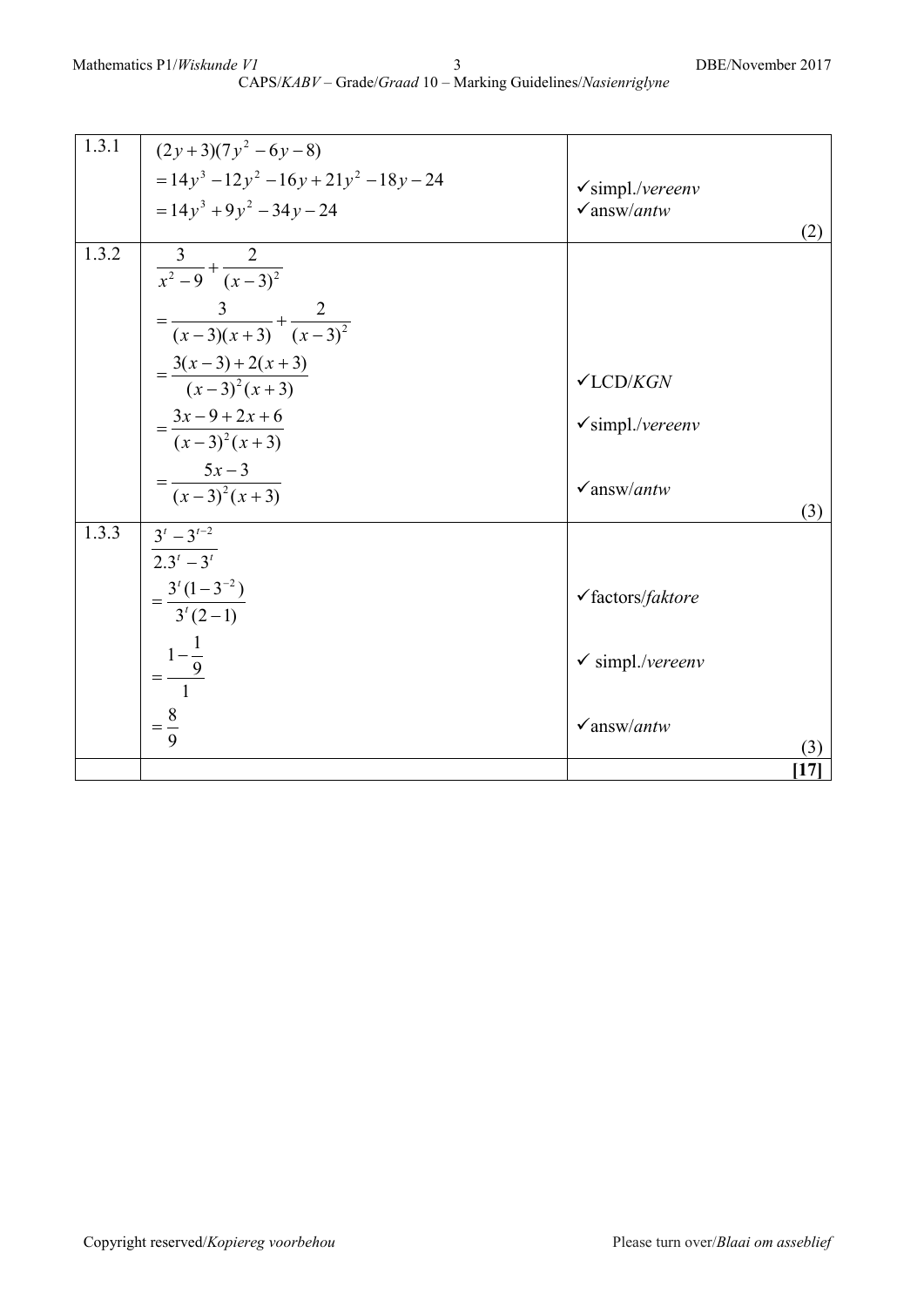| 2.1.1 | $4 - 2x < 16$                                |                                                        |     |
|-------|----------------------------------------------|--------------------------------------------------------|-----|
|       | $-2x < 12$                                   | $\checkmark$ simpl./vereenv                            |     |
|       | $x > -6$                                     | $\sqrt{answ/antw}$                                     |     |
| 2.1.2 | →<br>٥                                       | $\checkmark$ answ/antw                                 | (2) |
|       |                                              |                                                        |     |
|       | -6<br>$\overline{0}$                         |                                                        | (1) |
| 2.2   | $3x-4y=-4$ (1)                               |                                                        |     |
|       |                                              |                                                        |     |
|       |                                              |                                                        |     |
|       |                                              | $\checkmark$ multipl/ <i>maal</i> (2) by/ <i>met</i> 4 |     |
|       | $(1) + (3)$ : 1 1x = -44                     | vadding/tel op (1) & (3)                               |     |
|       | $x = -4$                                     | $\checkmark$ x-value/waarde                            |     |
|       | substitute $x = -4$ into (2)                 |                                                        |     |
|       | $-2(-4)-y=10$                                |                                                        |     |
|       | $v = -2$                                     | $\checkmark$ y-value/waarde                            |     |
|       | <b>OR</b>                                    |                                                        | (4) |
|       |                                              |                                                        |     |
|       |                                              | $\checkmark$ equation/verg (3)                         |     |
|       | subst. (3) into (1): $3x - 4(-2x - 10) = -4$ | $\checkmark$ subst./verv.                              |     |
|       | $3x + 8x + 40 = -4$                          |                                                        |     |
|       | $11x = -44$                                  | $\checkmark$ x-value/waarde                            |     |
|       | $x = -4$                                     |                                                        |     |
|       | subst. $x = -4$ into (3): $y = -2(-4) - 10$  |                                                        |     |
|       | $y = -2$                                     | $\checkmark$ y-value/waarde                            |     |
|       |                                              |                                                        | (4) |
| 2.3.1 | $\frac{x(x-5)}{x-5}-1=0$                     |                                                        |     |
|       | 6                                            |                                                        |     |
|       |                                              | $\checkmark$ stand. form/-vorm                         |     |
|       | $x^2 - 5x - 6 = 0$<br>$(x-6)(x+1) = 0$       | $\checkmark$ factors/ <i>faktore</i>                   |     |
|       | $x=6$ or $x=-1$                              | $\checkmark$ answ/antw                                 |     |
|       |                                              |                                                        | (3) |
| 2.3.2 | $c = \sqrt{a+2x}$                            |                                                        |     |
|       | $c^2 = a + 2x$                               | $\checkmark$ squaring/kwadrering                       |     |
|       | $2x = c^2 - a$                               |                                                        |     |
|       | $x = \frac{c^2 - a}{2}$                      |                                                        |     |
|       |                                              | $\checkmark$ answ/ <i>antw</i>                         |     |
|       |                                              |                                                        | (2) |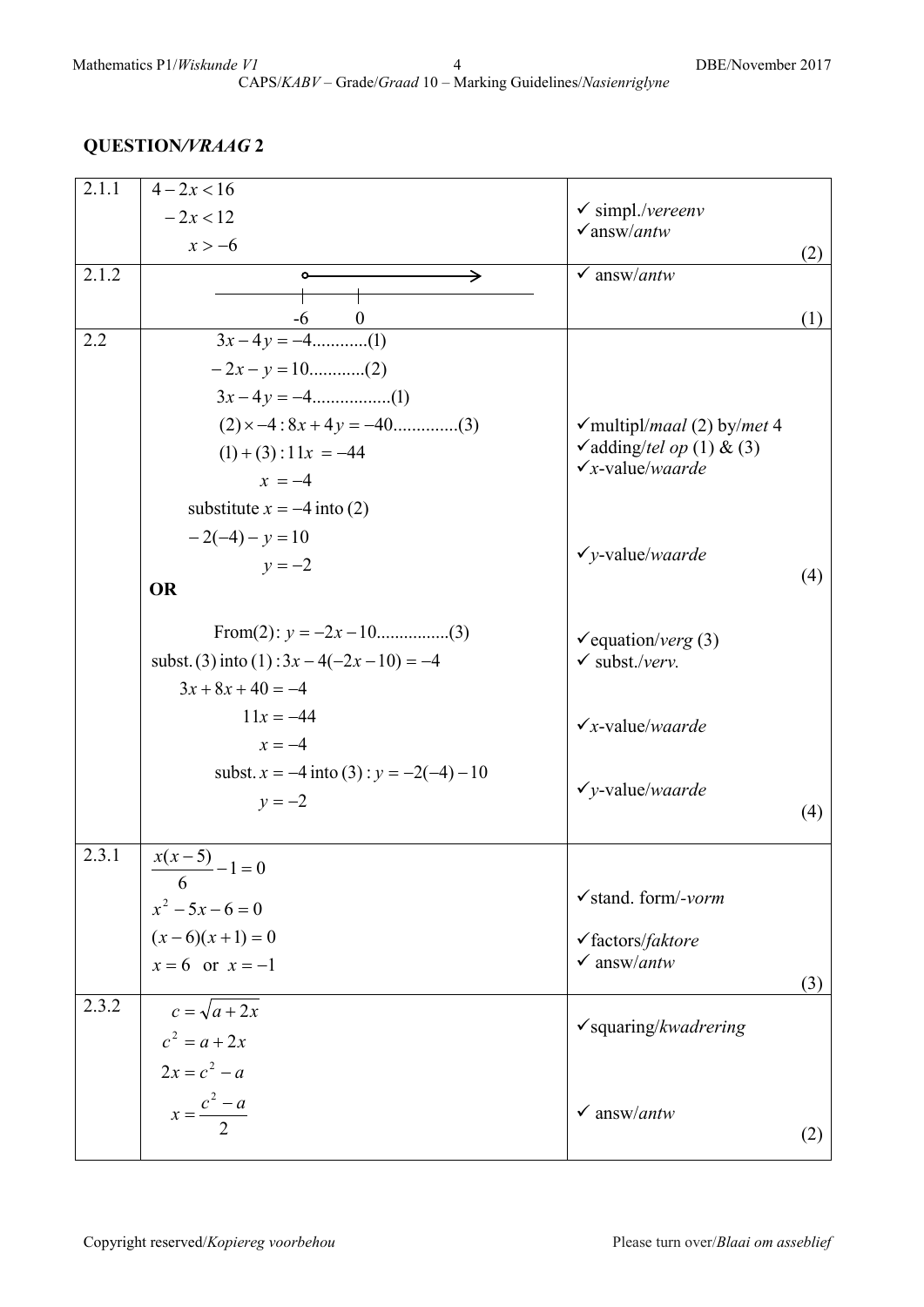| 2.4 | Let Linda's age now be x/Laat Linda se ouderdom nou |                                |
|-----|-----------------------------------------------------|--------------------------------|
|     | x wees                                              |                                |
|     | Therefore Tabelo's age is $4x/Dus$ is Tabelo se     |                                |
|     | ouderdom 4x                                         | $\sqrt{4x}$                    |
|     | 6 years/jaar later: Linda's age will be:/           |                                |
|     | Linda se ouderdom sal wees: $x + 6$                 | $\sqrt{x+6}$                   |
|     | Tabelo's age will be:/                              |                                |
|     | Tabelo se ouderdom sal wees: $4x + 6$               |                                |
|     | $4x+6=3(x+6)$                                       |                                |
|     | $4x-3x=18-6$                                        | $\checkmark$ equating/verg.    |
|     |                                                     |                                |
|     | $x=12$                                              |                                |
|     | Linda's age/Linda se ouderdom is 12 years/jaar      | $\checkmark$ answ/ <i>antw</i> |
|     |                                                     | (4)                            |
|     |                                                     |                                |
|     |                                                     | 16                             |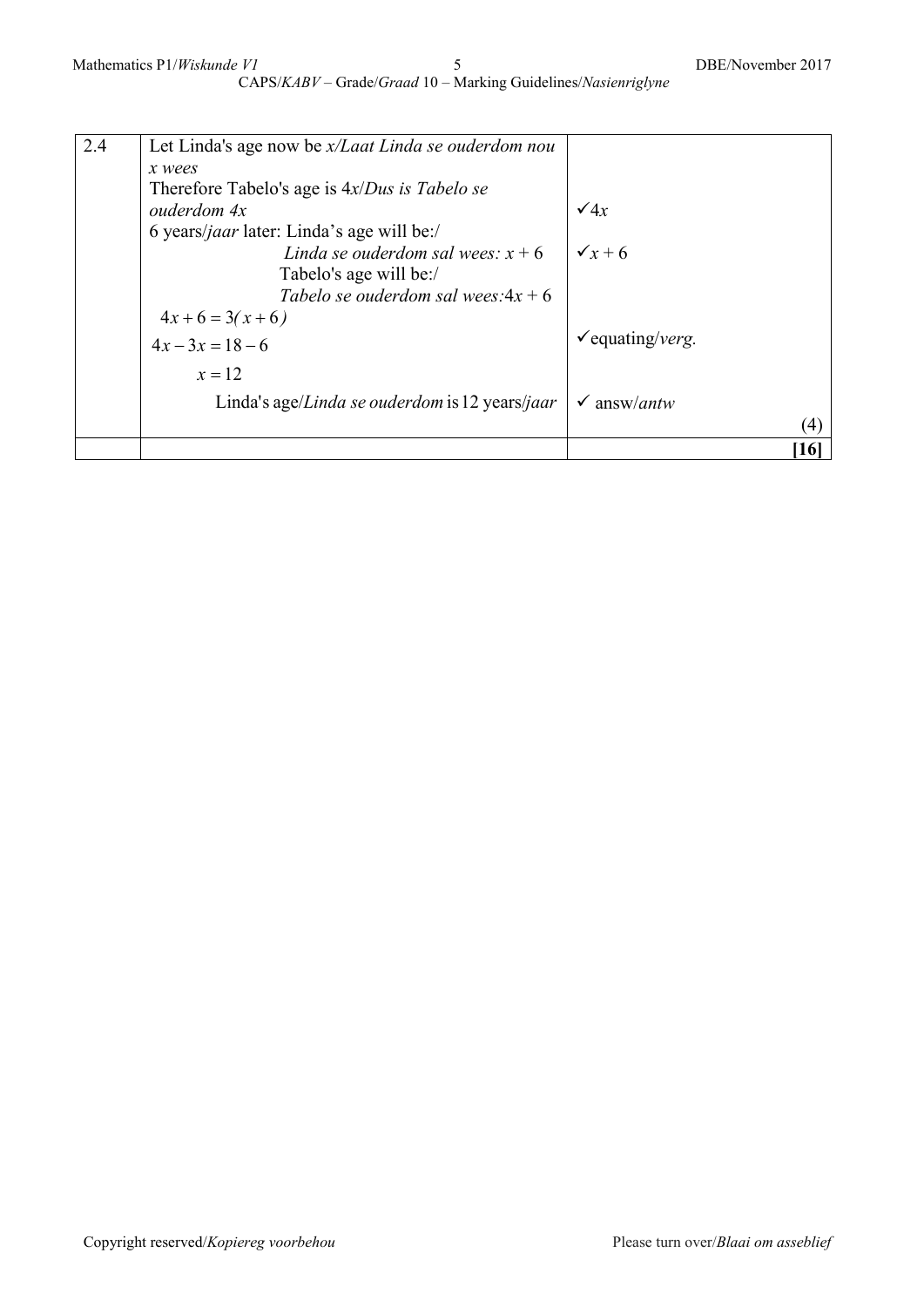| 3.1.1 | $b = 14$                                                               | $\sqrt{\sqrt{a}}$ answ/antw                                     |
|-------|------------------------------------------------------------------------|-----------------------------------------------------------------|
|       |                                                                        | (2)                                                             |
| 3.1.2 | The sequence is linear/ <i>Hierdie ry is lineêr</i> : $T_n = pn + q$ . |                                                                 |
|       | $T_n = 3n + q$                                                         | $\sqrt{3n}$                                                     |
|       | $T_n = 3n + 2$                                                         | $\checkmark$                                                    |
|       |                                                                        | (2)                                                             |
| 3.1.3 | $T_n = 3n + 2$                                                         |                                                                 |
|       | $T_{15} = 3(15) + 2$                                                   | $\checkmark$ subst./verv.                                       |
|       | $T_{15} = 47$                                                          | $\checkmark$ answ/antw                                          |
|       |                                                                        | (2)                                                             |
| 3.1.4 | $T_n = 3n + 2$                                                         |                                                                 |
|       | $83 = 3n + 2$                                                          | $\checkmark T_n = 83$                                           |
|       | $3n = 81$                                                              |                                                                 |
|       | $n = 27$                                                               | $\checkmark$ answ/antw                                          |
| 3.2.1 |                                                                        | (2)                                                             |
|       | Sum of the terms in rows/Som van terme in ry:<br>$2$ ; 16; 54; 128;    |                                                                 |
|       | Row/Ry 1: 2 x 1= 2                                                     |                                                                 |
|       | Row/Ry 2 : $2 \times 8 = 16$                                           |                                                                 |
|       | Row/Ry 3 : $2 \times 27 = 54$                                          |                                                                 |
|       | Row/Ry 4 : 2 x 64 = 128                                                |                                                                 |
|       |                                                                        |                                                                 |
|       |                                                                        | $\checkmark$ gen./alg. term                                     |
|       | Row/Ry $n: 2n^3$                                                       | $\checkmark$ subst./verv.<br>$\checkmark$ answ/ <i>antw</i> (3) |
|       | Row/Ry $8 = 2(8)^3 = 1024$                                             |                                                                 |
|       |                                                                        | OR/OF                                                           |
|       | OR/OF                                                                  |                                                                 |
|       | Pattern for the first terms in rows/Patroon van die eerste             |                                                                 |
|       | <i>terme in rye:</i> 2; 6; 14; 26;                                     |                                                                 |
|       | $2$ ; 4(1)+2; 4(1)+4(2)+2; 4(1)+4(2)+4(3)+2;                           | $\sqrt{T_8} = 114$                                              |
|       | $T_8 = 4(1 + 2 + 3 + 4 + 5 + 6 + 7) + 2$                               |                                                                 |
|       | $= 114$                                                                |                                                                 |
|       | Sum of the terms in row $8/5$ <i>om van terme in ry</i> $8$            | $\checkmark$ sum of terms in row/som                            |
|       | $= 114 + 118 + 122 + 136 + 130 + 134 + 138 + 142$                      | van terme in ry 8                                               |
|       |                                                                        | $\checkmark$ answ/antw                                          |
|       | $= 1024$                                                               | (3)                                                             |
|       |                                                                        |                                                                 |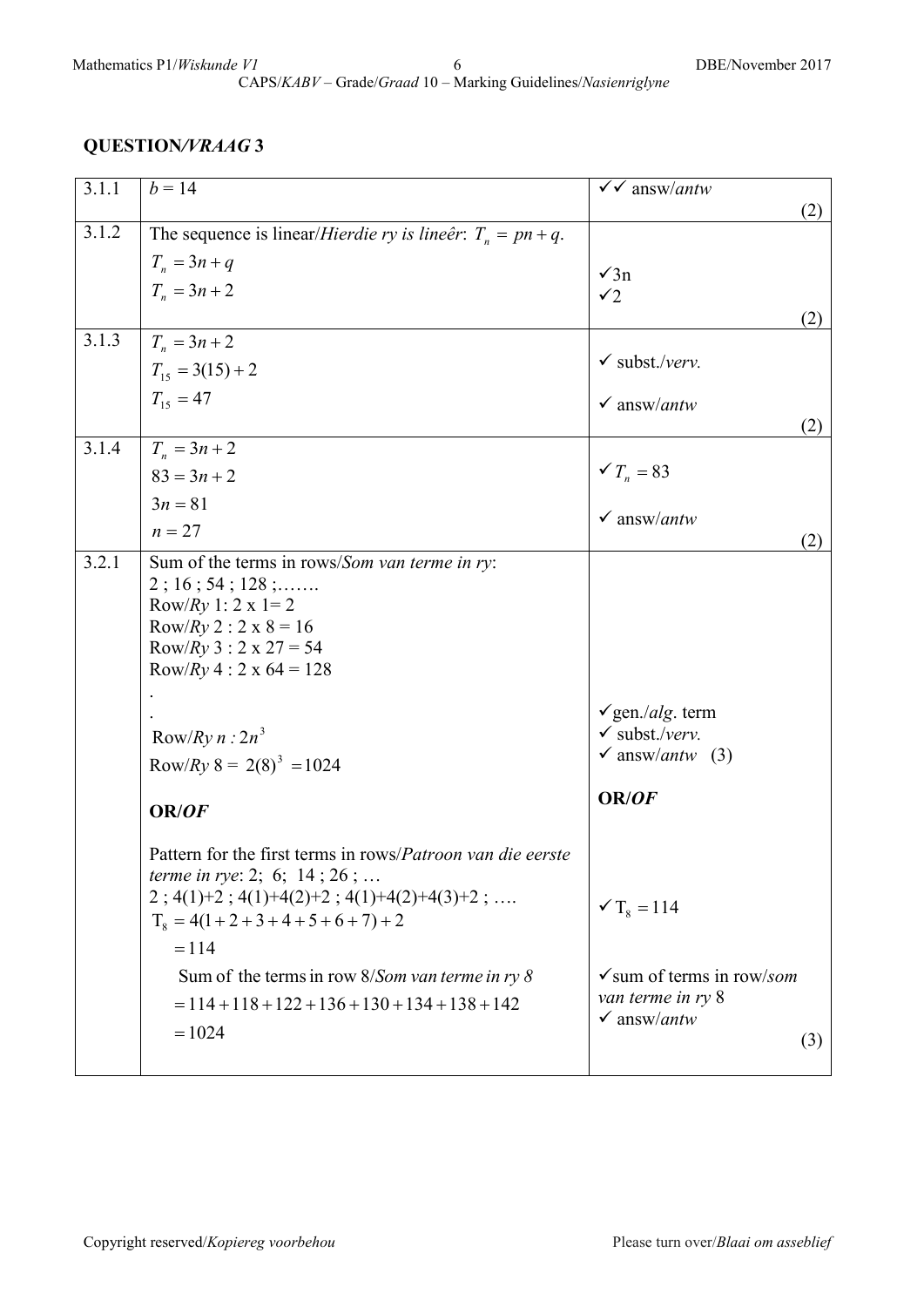CAPS/*KABV* – Grade/*Graad* 10 – Marking Guidelines/*Nasienriglyne*

| 3.2.2 | Mean in row/ <i>Gemiddeld in ry</i> $20 = \frac{2(20)^3}{20} = 800$                                                                                                                                    | $\checkmark$ subst./verv.<br>$\checkmark$ answ/ <i>antw</i><br>(2) |
|-------|--------------------------------------------------------------------------------------------------------------------------------------------------------------------------------------------------------|--------------------------------------------------------------------|
|       | OR/OF                                                                                                                                                                                                  | OR/ <i>OF</i>                                                      |
|       | First term of row/ <i>Eerste term in ry</i> 20:<br>$T_{20} = 4(1 + 2 + 3 + 4 + \dots + 19) + 2$<br>$= 762$<br>Sum of terms in row/Som van terme in ry 20<br>$= 762 + 766 + 770 +  + 838.$<br>$= 16000$ |                                                                    |
|       | : Mean/ <i>Gemiddeld</i> = $\frac{16000}{20}$ = 800                                                                                                                                                    | $\times$ 16 000<br>$\checkmark$ answ/ <i>antw</i>                  |
|       |                                                                                                                                                                                                        | 13                                                                 |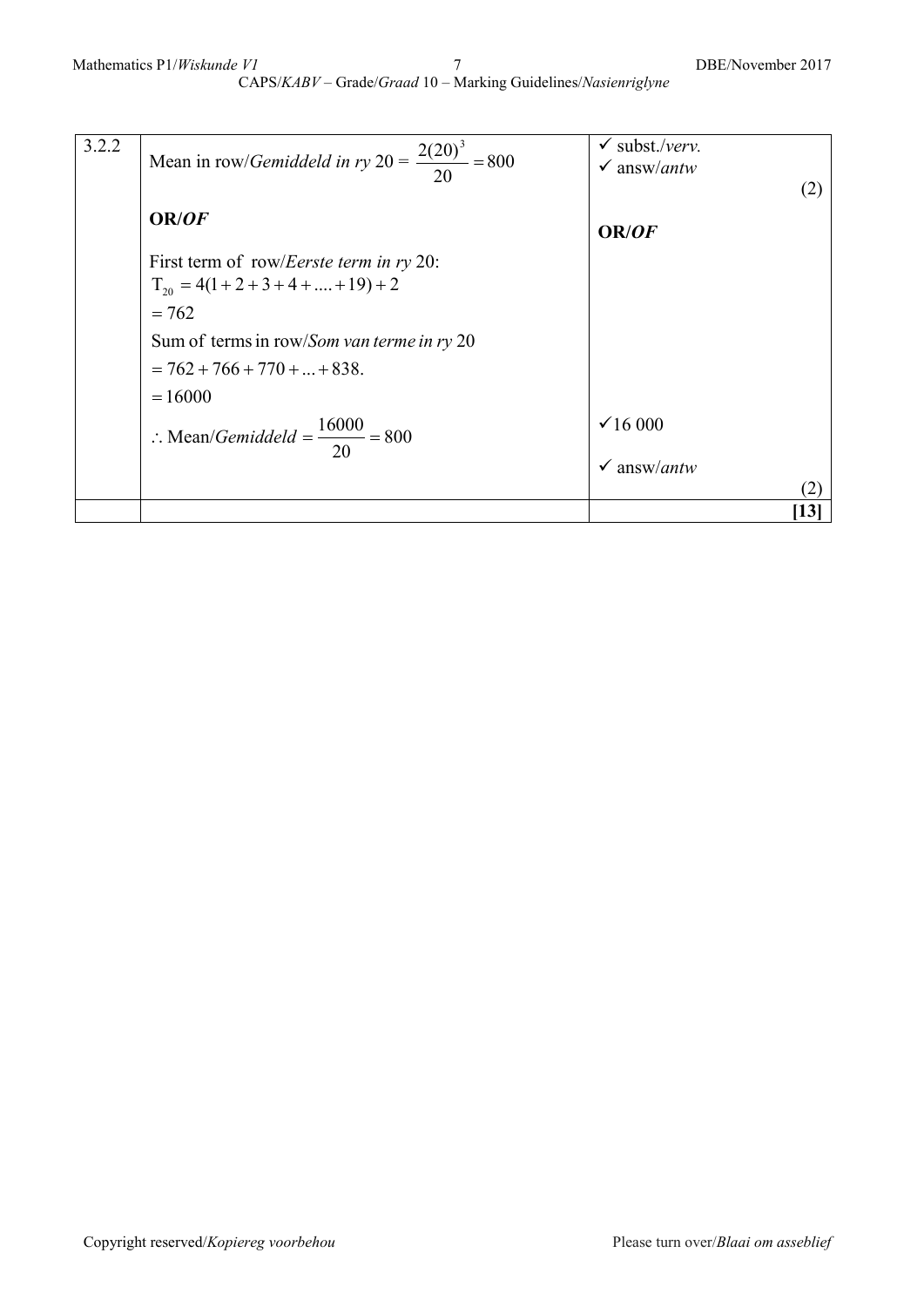| 4.1.1 | $SI = \frac{Prt}{100}$                                                   |                                                       |      |
|-------|--------------------------------------------------------------------------|-------------------------------------------------------|------|
|       |                                                                          | $\checkmark$ subst./verv.                             |      |
|       | $18000 \times 4,5 \times 7$                                              |                                                       |      |
|       | 100                                                                      |                                                       |      |
|       | $= R5670,00$                                                             | $\checkmark$ answ/antw                                |      |
|       | OR/OF                                                                    |                                                       | (2)  |
|       | $A = P(1 + i.n)$                                                         | OR/OF                                                 |      |
|       | $= 18000(1 + 0.045 \times 7)$                                            |                                                       |      |
|       | $= R23670$                                                               |                                                       |      |
|       | Interest/Rente = $23670 - 18000$                                         | $\times$ R23 670                                      |      |
|       | $= R5670$                                                                |                                                       |      |
|       |                                                                          | $\sqrt{R5670}$                                        |      |
| 4.1.2 |                                                                          |                                                       | (2)  |
|       | $A = P(1 + i)^n$                                                         | $\checkmark$ subst./verv. in correct                  |      |
|       | $R27660 = P(1 + 0.067)^5$                                                | formula/ korrekte formule                             |      |
|       | $P = \frac{27660}{(1+0.067)^5}$                                          |                                                       |      |
|       |                                                                          | $\checkmark$ simpl./vereenv<br>$\checkmark$ answ/antw |      |
|       | $P = R20000$                                                             |                                                       | (3)  |
| 4.1.3 | $A = P(1 + i.n)$                                                         |                                                       |      |
|       | $27660 = 18000(1 + i \times 7)$                                          | $\checkmark$ subst./verv.                             |      |
|       | $7i = \frac{27660}{1} - 1$                                               |                                                       |      |
|       | 18000                                                                    |                                                       |      |
|       |                                                                          | $\checkmark$ simpl./vereenv                           |      |
|       | $i = \frac{\frac{27660}{18000} - 1}{7}$                                  |                                                       |      |
|       | $i = 0,07666$                                                            |                                                       |      |
|       |                                                                          |                                                       |      |
|       | Simple interest rate should have been/                                   |                                                       |      |
|       | Eenvoudige rente moes wees 7,67%                                         | $\checkmark$ answ/antw                                | (3)  |
| 4.2   | Pound/Pond<br>R <sub>16</sub> ,52                                        | $\checkmark$ proportion/verhouding                    |      |
|       | Dollar<br>R12,91                                                         |                                                       |      |
|       | $\therefore$ £1 $\approx$ \$1,28                                         | $\times$ £1 $\approx$ \$1,28                          |      |
|       |                                                                          |                                                       | (2)  |
|       | OR/OF                                                                    | OR/OF                                                 |      |
|       |                                                                          | $\checkmark$ proportion/verhouding                    |      |
|       | $\frac{\text{Dollar}}{\text{Pound}/\text{Pond}} = \frac{R12,91}{R16,52}$ |                                                       |      |
|       | $\therefore$ \$1 $\approx$ £0,78                                         | $\checkmark$ \$1 $\approx$ £0,78                      |      |
|       |                                                                          |                                                       |      |
|       |                                                                          |                                                       | [10] |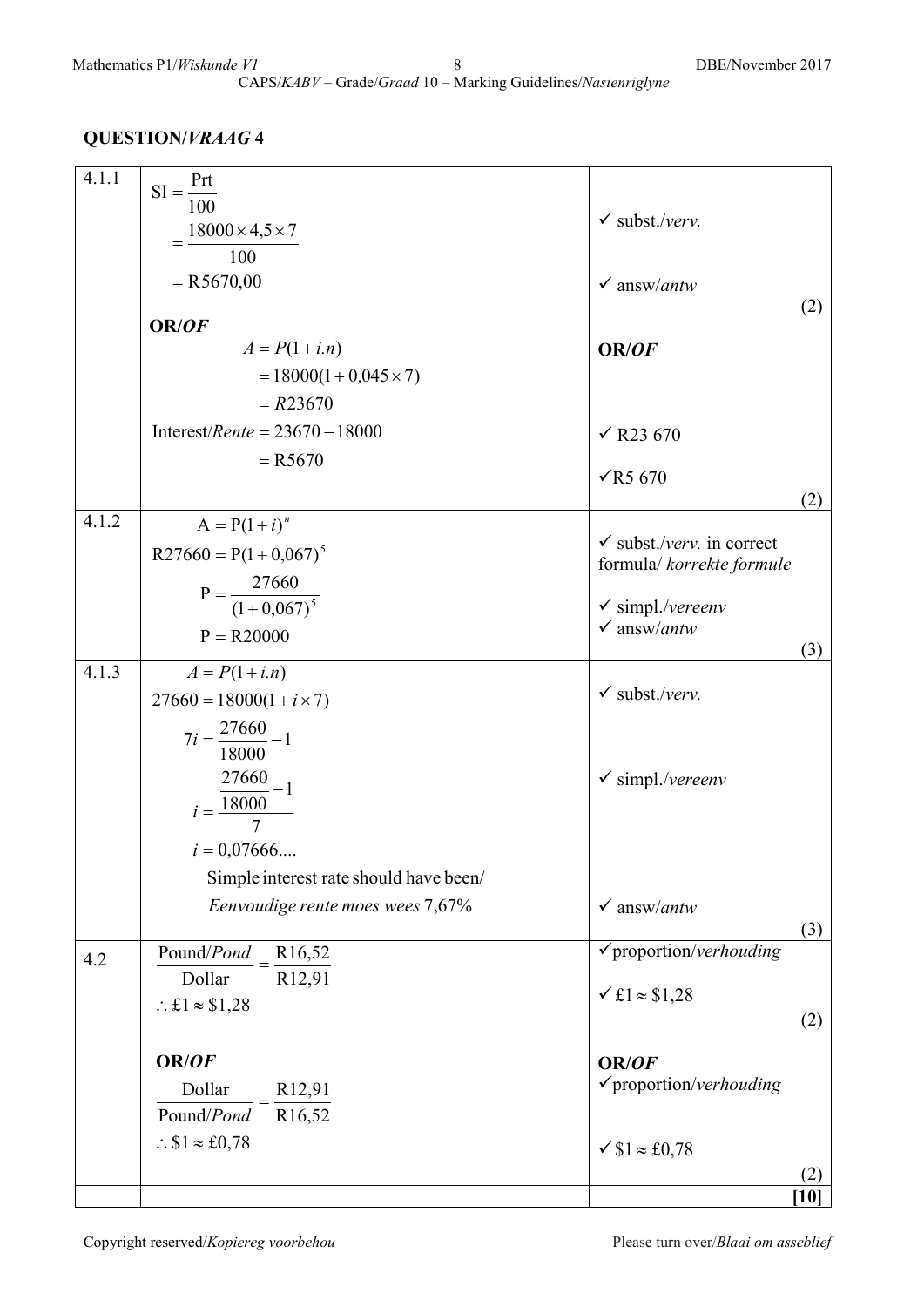CAPS/*KABV* – Grade/*Graad* 10 – Marking Guidelines/*Nasienriglyne*

| 5.1   | Range of/ <i>Waardeversameling van</i> $g : y \leq 8$ | $\checkmark$ answ/antw            |      |
|-------|-------------------------------------------------------|-----------------------------------|------|
|       |                                                       |                                   | (1)  |
| 5.2   | $x=-2$                                                | $\checkmark$ answ/ <i>antw</i>    |      |
|       |                                                       |                                   | (1)  |
| 5.3   | $g(x) = ax^2 + 8 \Rightarrow q = 8$                   | $\check{q} = 8$                   |      |
|       | $g(2) = a(2)^{2} + 8 = 0$                             | $\checkmark$ subst./verv. (2; 0)  |      |
|       |                                                       | $\sqrt{a} = -2$                   |      |
|       | $\Rightarrow$ a = -2                                  |                                   | (3)  |
| 5.4   | $f(x) = mx + c \Rightarrow c = 8$                     | $\sqrt{c} = 8$                    |      |
|       | $f(-2) = -2m + 8 = 0$                                 | $\checkmark$ subst./verv. (-2; 0) |      |
|       | $\Rightarrow$ m = 4                                   | $\sqrt{m} = 4$                    |      |
|       |                                                       |                                   |      |
|       | $f(x) = 4x + 8$                                       |                                   |      |
|       |                                                       |                                   | (3)  |
| 5.5.1 | $x = -2$ or $x = 0$                                   | $\checkmark$ $x = -2$             |      |
|       |                                                       | $\checkmark$ $x=0$                | (2)  |
| 5.5.2 | $x. g(x) \leq 0$                                      | $\sqrt{\sqrt{-2}} < x < 0$        |      |
|       | $-2 \le x \le 0$ or $x \ge 2$                         | $\alpha$                          |      |
|       |                                                       | $\checkmark$ $x \geq 2$           | (3)  |
| 5.6   | $h(x) = -(-2x^2 + 8)$                                 |                                   |      |
|       |                                                       | $\sqrt{x^2-8}$                    |      |
|       | $h(x) = 2x^2 - 8$                                     |                                   |      |
|       |                                                       |                                   | (2)  |
|       |                                                       |                                   | [15] |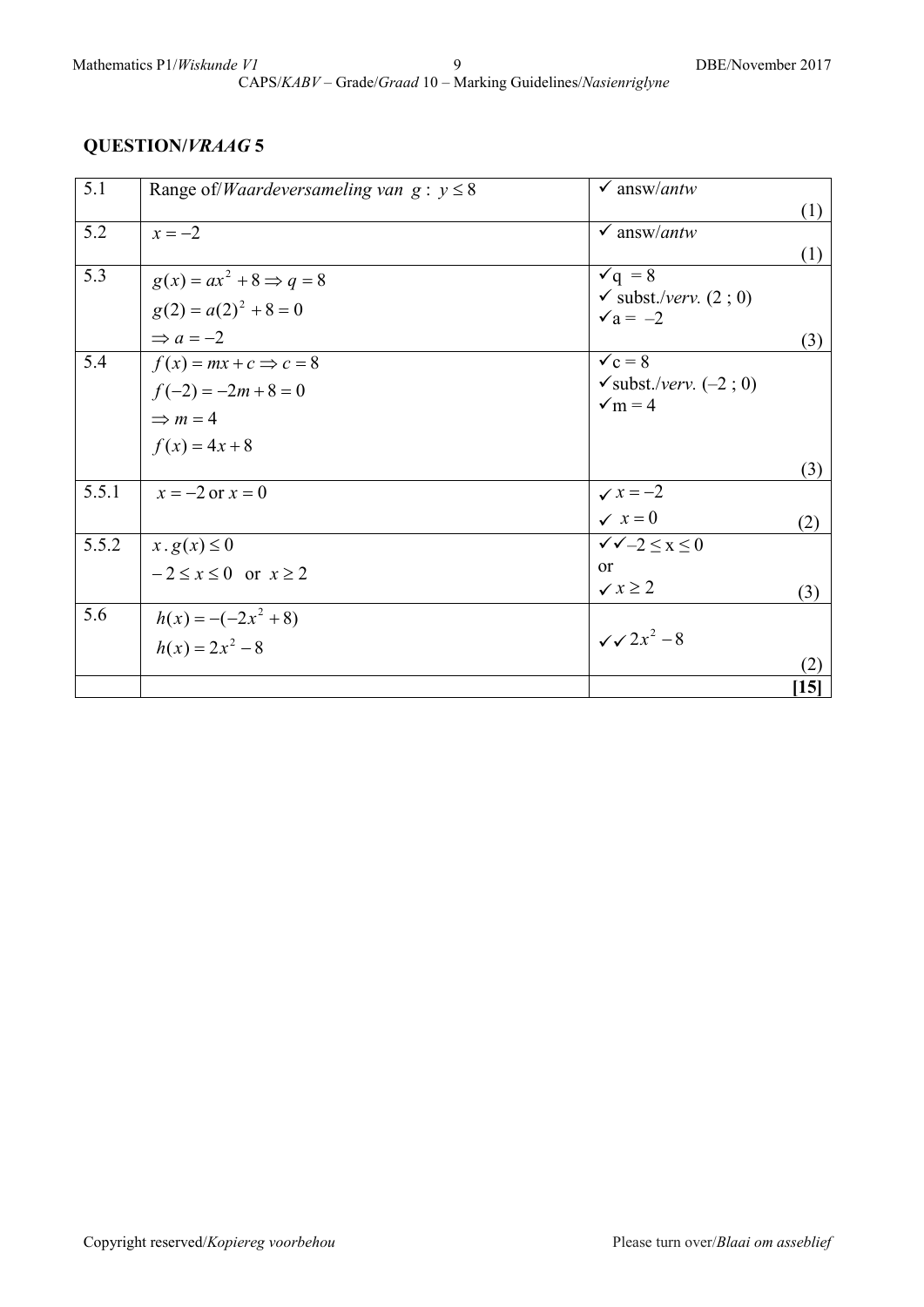## Mathematics P1/*Wiskunde V1* 10 DBE/November 2017

CAPS/*KABV* – Grade/*Graad* 10 – Marking Guidelines/*Nasienriglyne*

| 6.1.1 | The range/ <i>Waardeversameling van</i> is $y > -9$                                                                            | $\checkmark$ answ/antw                                                                                 |
|-------|--------------------------------------------------------------------------------------------------------------------------------|--------------------------------------------------------------------------------------------------------|
| 6.1.2 | $p(x) = k^x + q$<br>$p(x) = k^x - 9$<br>0 = $k^2 - 9$<br>$k^2 = 9$<br>$k = \pm 3$<br>$k = 3$ since $k > 0$<br>$p(x) = 3^x - 9$ | (1)<br>$\check{q} = -9$<br>$\checkmark$ subst/verv. (2; 0)<br>$\checkmark k=3$                         |
| 6.1.3 | y<br>$\boldsymbol{x}$<br>0<br>$\frac{1}{3}$<br>$\frac{1}{2}$<br>Ť.<br>-1-<br>$-2-$<br>-3-<br>-5-<br>$y = -9$                   | (3)<br>$\checkmark$ asymptote/asimptoot<br>$\checkmark$ intercepts/afsnitte<br>$\checkmark$ shape/vorm |
|       |                                                                                                                                | (3)                                                                                                    |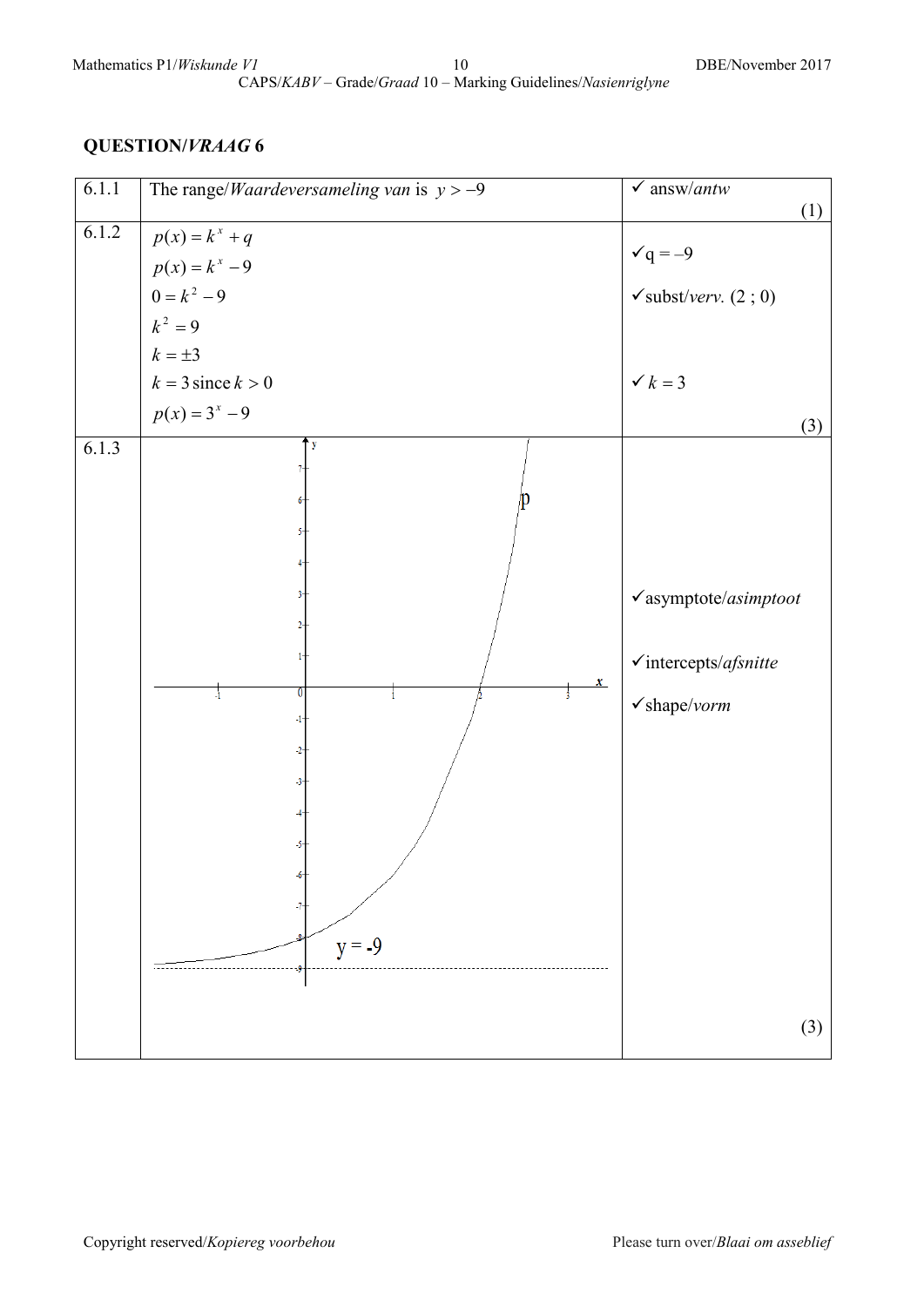| 6.2.1 | $w=-1$                       | $\checkmark$ answ/ <i>antw</i> |                   |
|-------|------------------------------|--------------------------------|-------------------|
|       |                              |                                | (1)               |
| 6.2.2 | $f(x) = \frac{k}{x} - 1$     |                                |                   |
|       |                              | $\checkmark$ subst./verv.      |                   |
|       | $7 = \frac{k}{-2} - 1$       | $(2;-7)$                       |                   |
|       |                              | $\checkmark$ answ/antw         |                   |
|       | $k = -16$                    |                                | (2)               |
| 6.2.3 | $f(x) = g(x)$                |                                |                   |
|       | $\frac{-16}{-} - 1 = -x - 1$ |                                |                   |
|       | $\boldsymbol{\chi}$          | $\checkmark$ equating/verg.    |                   |
|       | $x^2 - 16 = 0$               | $\checkmark$ simpl./vereenv    |                   |
|       | $(x-4)(x+4) = 0$             |                                |                   |
|       | $x_0 = 4$ or $x_p = -4$      | $\sqrt{x}$ = -4 at/by P        |                   |
|       |                              | $\sqrt{x}$ = 4 at Q            |                   |
|       |                              |                                | (4)               |
| 6.2.4 | $-4 < x < 0$ or $x > 4$      | $\sqrt{-4} < x < 0$            |                   |
|       |                              | $\checkmark$ x > 4             |                   |
|       |                              |                                | (2)               |
|       |                              |                                | $\left[16\right]$ |